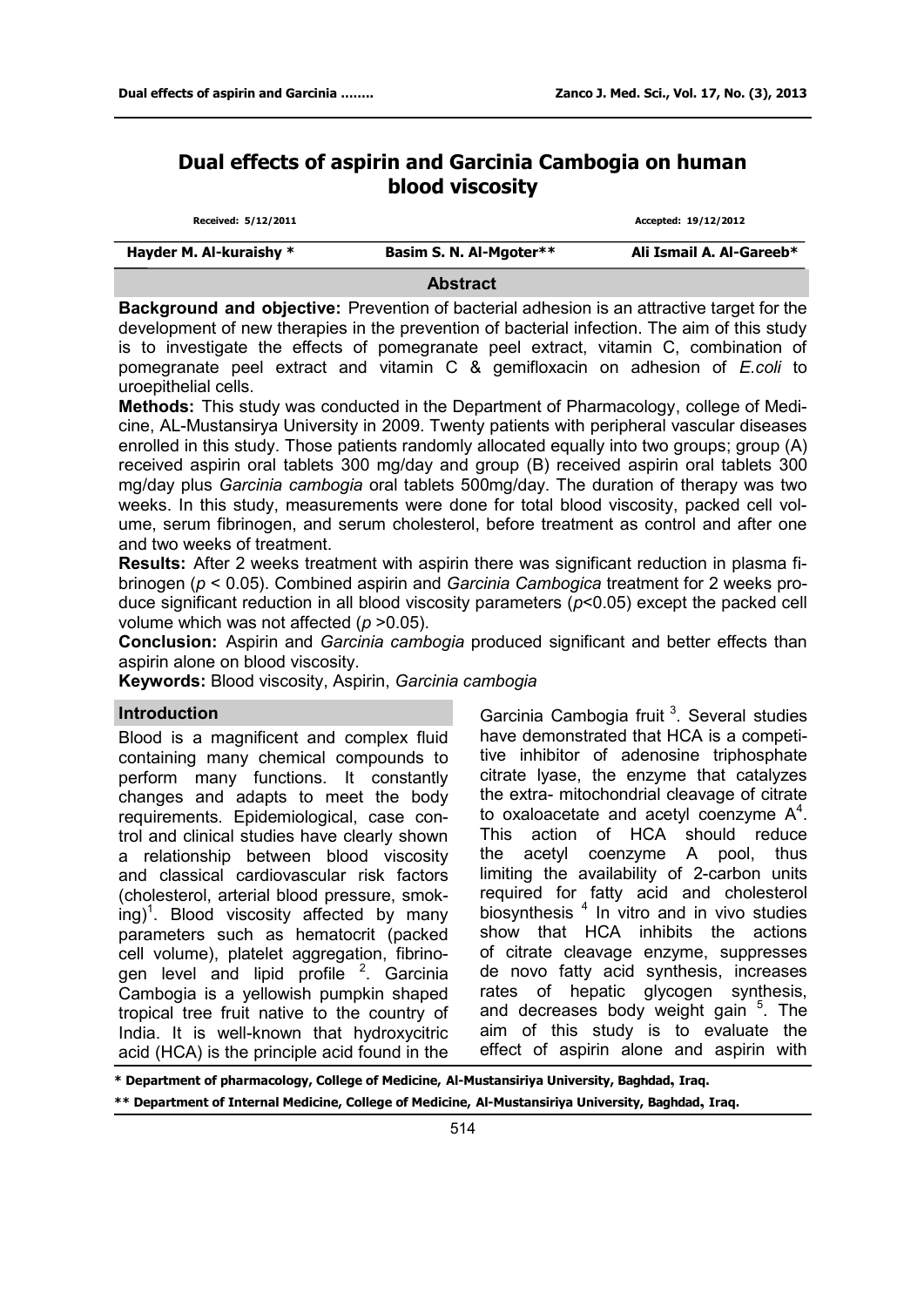Garcinia Cambogica in combination on blood viscosity and its parameters.

## **Methods**

This study was carried out in Department of Pharmacology, College of Medicine, Al-Mustansiriya University, Baghdad – Iraq, 2009. The study was approved by Local Scientific Committee of the institution. Twenty patients with peripheral vascular diseases enrolled in this study. Duration of their disease ranged between 1 -5 years. The age of patients ranged between 42 – 65 years with mean age of  $59.4 \pm 7.4$  year, 15 males, and 5 females. They randomly divided into two groups:

Group A (7 males + 3 females) received aspirin 300 mg/day.

Group B (8 males + 2 females) received aspirin 300 mg/day + Garcinia Cambogica 500 mg/day.

All possible risk and adverse effects were explained to patients and written informed consent was obtained from them. The duration of treatment was two weeks. The laboratory tests of hematocrit (PCV), serum cholesterol and fibrinogen as well as blood viscosity measurement were performed to each one of the participants on the day 1 as baseline record and after one and two weeks of treatment. The blood viscosity was measured to each one by the method of Dunkan <sup>6</sup>. Accordingly, whole blood viscosity was determined using capillary viscometer (Schott gerate type 51720/111, 0.9 mm diameter, 17 cm length and 1 ml bulb size, Germany) in the shear stress of 208 seconds $^{-1}$ . In this study a high level of shear stress (208 seconds<sup>-1</sup>) was selected for two reasons: First, the correlation between estimated and actual viscosity is strongest at high levels  $<sup>7</sup>$ ,</sup> and second, high levels of shear stress correspond best to the hemodynamics in arterioles and pre-capillary vessels where viscosity is most likely to influence flow  $8$ . All measurements were carried out at 37°C by incubating the viscometer in water bath. All data were analyzed using the statistical package of social

sciences (SPSS) version 15 for windows program on the computer. Data were given as mean ± standard deviation (SD). Student t-test was used to compare mean values between groups. Statistical significance was accepted as p value < 0.05.

# **Results**

This study showed that treatment with aspirin (300 mg/day) alone produce nonsignificant effects on blood viscosity parameters during the first week of treatment  $(p > 0.05)$ , Table 1. While treatment with aspirin (300 mg/day) plus *Garcinia cambogia* (500 mg/day) for one week produce significant reduction in whole blood viscosity and plasma fibrinogen (*p* < 0.05) with non-significant reduction of PCV and plasma cholesterol (*p* > 0.05), Table 2.

**Table 1**: The effects of aspirin 300 mg/day on blood viscosity parameters after 1 week of treatment

| <b>Parameters</b>        | <b>Before</b><br>Mean ± SD | After 1 week<br>Mean ± SD | p value |
|--------------------------|----------------------------|---------------------------|---------|
| Whole blood<br>viscosity | $6.22 \pm 0.44$            | $6.015 \pm 0.47$          | > 0.05  |
| <b>PCV</b>               | $43.4 \pm 3.08$            | $43.30 \pm 3.130$         | > 0.05  |
| Cholesterol              | $210 \pm 32.90$            | $1922 + 1810$             | > 0.05  |
| Fibrinogen               | 434 9 + 113 4              | $4436 + 1172$             | > 0.05  |

**Table 2**: The combined effects of aspirin 300 mg/day and *Garcinia cambogia* 500 mg/day on blood viscosity parameters after one week of treatment

| <b>Parameters</b>        | <b>Before</b><br>Mean ± SD | After 1 week<br>Mean ± SD | р<br>value |
|--------------------------|----------------------------|---------------------------|------------|
| Whole blood<br>viscosity | $5.863 \pm 0.51$           | $4.588 \pm 0.52$          | $< 0.05*$  |
| PCV                      | $42.6 \pm 3.06$            | $427 + 216$               | > 0.05     |
| Cholesterol              | $224 \pm 32.73$            | $217.5 \pm 6.59$          | > 0.05     |
| Fibrinogen               | $452 \pm 107.3$            | $296.5 \pm 16.8$          | $< 0.05*$  |

\*Significant changes.

Furthermore After two weeks of treatment with aspirin (300 mg/day) alone, there were non-significant changes in blood viscosity parameters except for fibrinogen which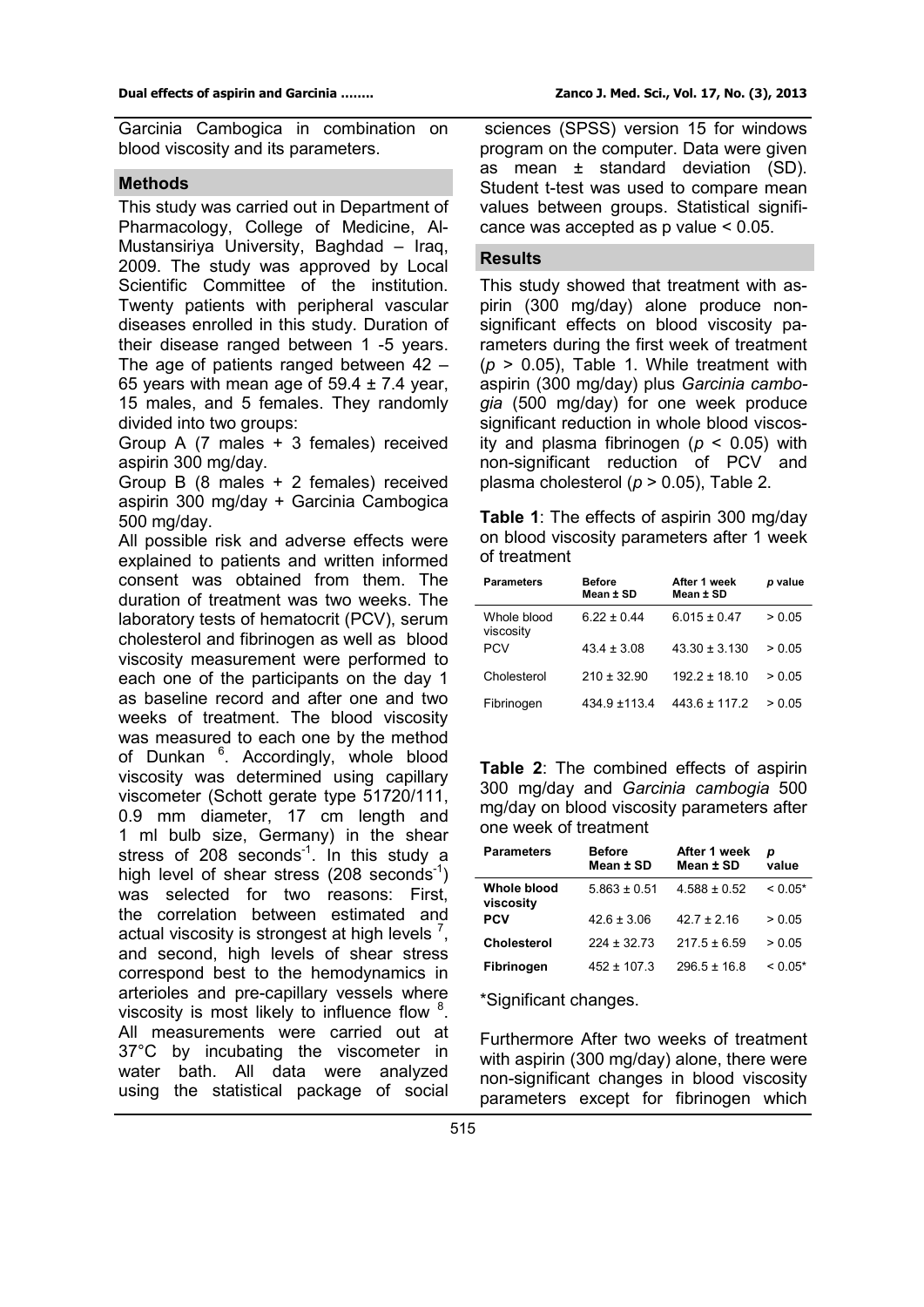showed significant reduction ( $p < 0.05$ ), Table 3. Whereas treatment with aspirin (300 mg/day) plus *Garcinia cambogia* (500 mg/day) for two weeks produce significant reduction in all blood viscosity parameters (*p* < 0.05) except PCV which showed nonsignificant reduction ( $p > 0.05$ ), Table 4.

**Table 3**: The effects of aspirin (300 mg/ day) on blood viscosity parameters after two weeks of treatment.

| <b>Parameters</b>        | <b>Before</b><br>Mean ± SD | After 1 week<br>Mean ± SD | р<br>value |
|--------------------------|----------------------------|---------------------------|------------|
| Whole blood<br>viscosity | $622 + 044$                | $5.953 + 0.46$            | > 0.05     |
| <b>PCV</b>               | $434 + 308$                | $431 + 256$               | > 0.05     |
| Cholesterol              | $210 + 3290$               | $1920 + 1814$             | > 0.05     |
| Fibrinogen               | $434.9 \pm 113.4$          | $298.5 \pm 116.8$         | $< 0.05*$  |

\* Significant changes.

**Table 4**: combined effects of aspirin 300 mg/day and *Garcinia cambogia* 500 mg/ day on blood viscosity parameters after two weeks.

| <b>Parameters</b>        | <b>Before</b><br>Mean ± SD | After 2 week<br>Mean ± SD | p value   |
|--------------------------|----------------------------|---------------------------|-----------|
| Whole blood<br>viscosity | $5.863 \pm 0.51$           | $3.90 \pm 0.56$           | $< 0.05*$ |
| PCV                      | $42.6 \pm 3.06$            | $422 + 205$               | > 0.05    |
| Cholesterol              | $224 + 3273$               | $158 \pm 11.71$           | $< 0.05*$ |
| Fibrinogen               | $452 \pm 107.3$            | $281 + 90.34$             | $< 0.05*$ |

\* Significant changes.

Consequently dual adminstration of aspirin and *Garcinia cambogia* produced significant and better effects than aspirin alone especially after the second week of treatment on blood viscosity parameters, Figure 1.



**Figure 1**: Effects of aspirin alone and aspirin with *Garcinia cambogia* on whole blood viscosity during first and second week of treatment**.**

## **Discussion**

The present study shows that treatment with aspirin alone or in combination with Garcinia cambogia have favorable effects on blood viscosity. Moreover treatment with aspirin plus Garcinia cambogia produced significant and better effects than treatment with aspirin alone on blood viscosity. Previous study revealed clearly that aspirin have antioxidant and antiinflammatory activities and this may explain the effects of aspirin on fibrinogen level in this study. It is well-known that Increase fibrinogen levels are a consequence of inflammatory process <sup>9</sup>. Interestingly in this study fibrinogen level was significantly reduced after 2 weeks treatment with aspirin and this may be related to the anti-inflammatory effects of aspirin<sup>10</sup>. this study showed that aspirin plus Garcinia cambogia significantly reduce blood viscosity after 1 week of treatment and this statistically significant decrease in blood viscosity may pointed out a potential role of Garcinia cambogia as antioxidant in addition to aspirin in the reduction of blood viscosity. Many previous studies showed that antioxidant improve blood viscosity by improve RBC rigidity and decrease fibrinogen level and inflammatory mediators Moreover the present study revealed